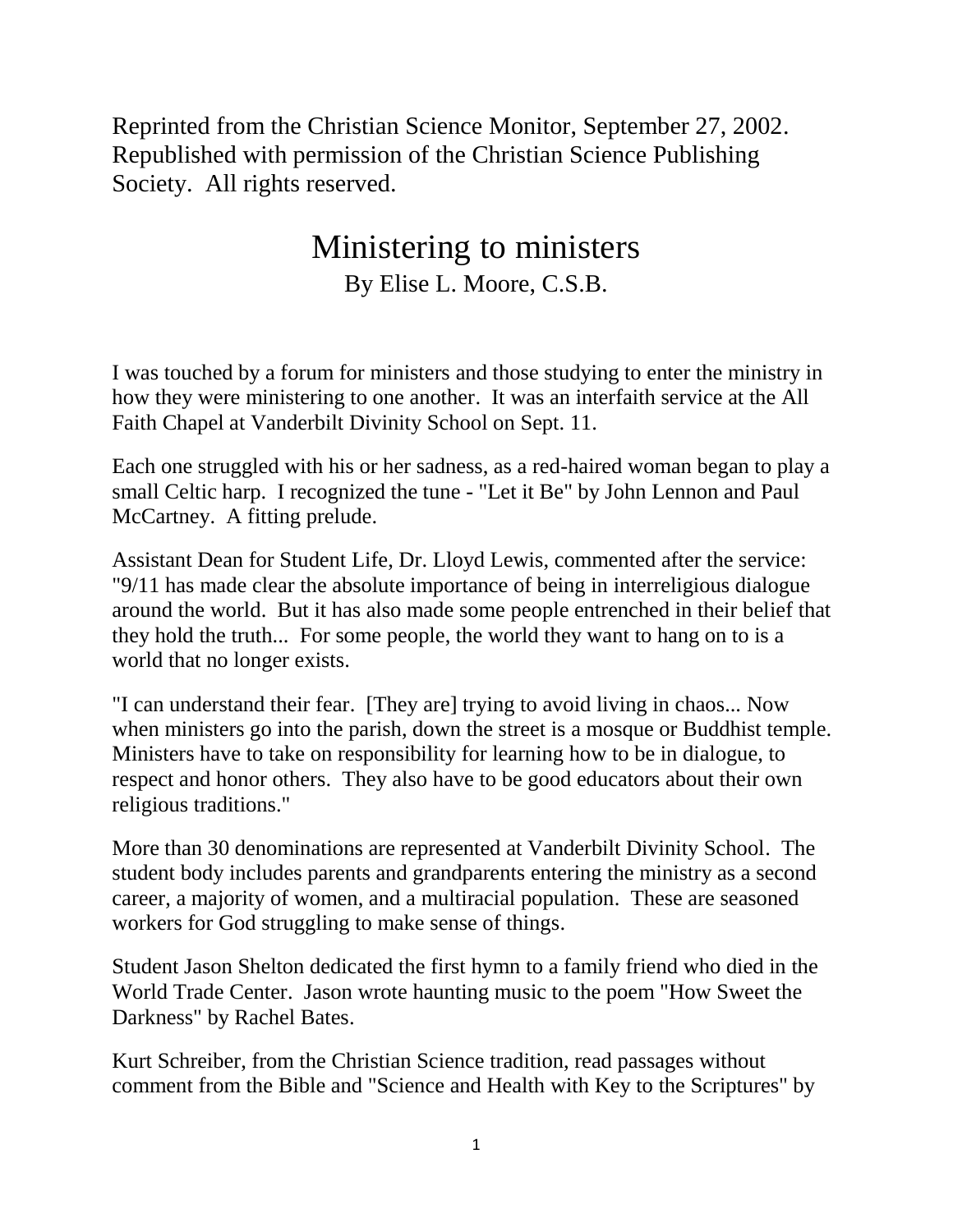Mary Baker Eddy. I was touched that in an hour of need, it wasn't preaching but the inspired Word of God that ministers wanted.

He began with the words, "God - is - Love." Readings on peace comforted the crowd. "I will not fear what flesh can do unto me" (Ps. 56:4). "Seek peace, and pursue it" (Ps. 34:14). "He maketh his sun to rise on the evil and the good" (Matt. 5:45).

A murmur of astonishment and approval rippled when Kurt read from Science and Health: "The wicked man is not the ruler of his upright neighbor. Let it be understood that success in error is defeat in Truth" (pg. 239).

The worship committee had asked Kurt to conduct this service. They felt the format of the Christian Science Wednesday testimony meeting was what was needed - inspired readings read without comment; an opportunity for quiet thought and prayer; worshippers participating by sharing remarks and gratitude for blessings. More than a third of the worshippers spoke. "I stand to celebrate life today," one man said. Another said, "My prayer is that we will stop personifying evil and recognize fear as the evil."

A young woman with hair down to her waist said, "My prayer is for real guidance." Another student remarked, "All we need is for God just to be God- to do the things that God does best."

Elaine Faithful, a Unitarian Universalist and second-year student from South Carolina, gave a prayer beginning, "Holy One, Creator, Mother, Sustainer, Father, Healer.... Glorious God, on this day of remembrance, fill us with your grace, your love, and your strength."

After the service, the room was full of chatter and hugs. One woman said, "I didn't expect to get much out of this service. But it really met my need. "Later she met Kurt in the hall. "I really must get that book," she said, referring to Science and Health.

One of the organizers, MarLu Scott, a Methodist and third-year student from the Philippines, capsulated the event: "Fear mobilized different kinds of responses some superficial, some deeper. After the hype, we settled back to business again. [As a minister] I need to be more tolerant and more accepting of differences. I want to be an instrument of charity and love. "

As I left, the silence had broken. I recalled Kurt's benediction - a prayer written by Mary Baker Eddy: " 'Thy kingdom come;' let the reign of divine Truth, Life, and